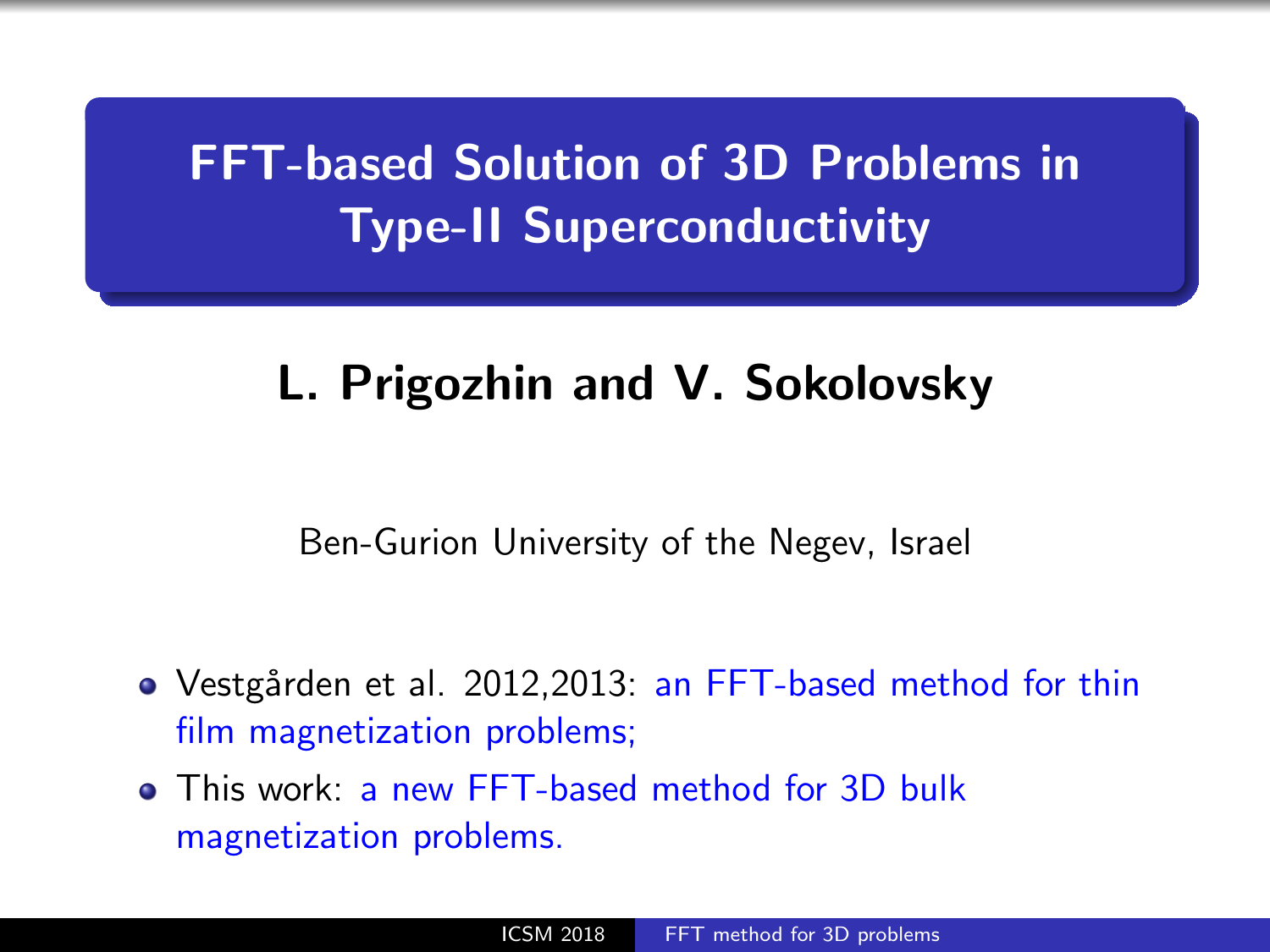#### Nonlinear 3D eddy current problem: formulation

Let  $\Omega$  be the SC domain,  $\Gamma$  its boundary,  $\Omega_{\text{out}} = R^3 \setminus \Omega$ ,

 $h$  - the magnetic field,  $j$  - the current density,  $e$  - the electric field.

#### For simplicity, here we assume:

- 1. the SC domain  $\Omega$  is countourwise simply connected;
- 2. SC obeys  $\boldsymbol{e} = \rho(\boldsymbol{j})\boldsymbol{j}$  relation with  $\rho = \frac{e_0}{l}$ e<sub>0</sub> (<mark>j|</mark><br>j<sub>c</sub> (j<sub>c</sub>  $\frac{|\bm{j}|}{j_c}\Big)^{n-1}$  in  $\Omega;$
- 3. the external magnetic field  $h_e(t)$  is uniform.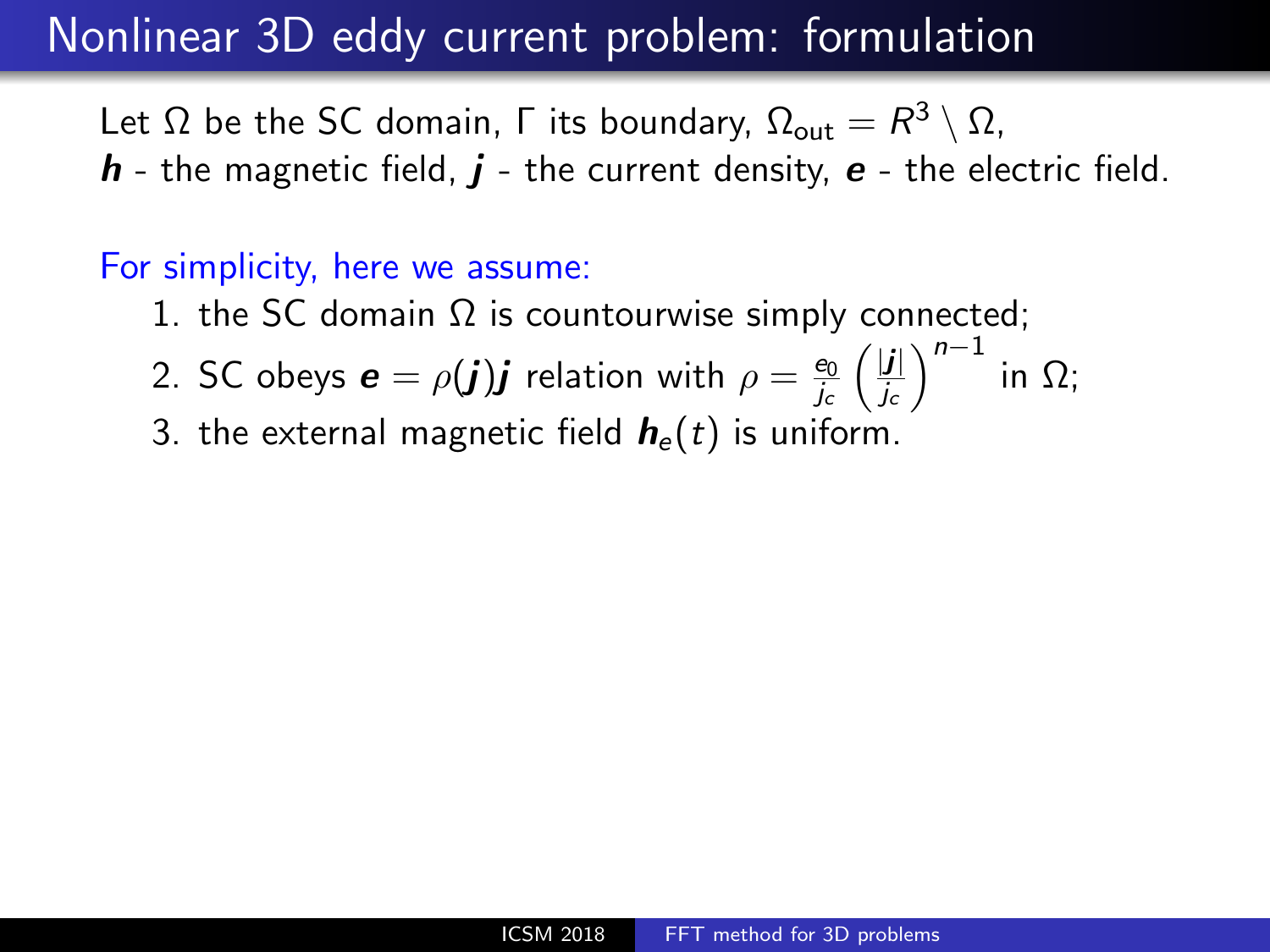#### Nonlinear 3D eddy current problem: formulation

Let  $\Omega$  be the SC domain,  $\Gamma$  its boundary,  $\Omega_{\text{out}} = R^3 \setminus \Omega$ ,  $h$  - the magnetic field,  $j$  - the current density,  $e$  - the electric field.

Our formulation is written for the magnetic field but differs from the popular h-formulation.

Let **h** be known at time t and  $\mathbf{j} = \nabla \times \mathbf{h} = \mathbf{0}$  in  $\Omega_{\text{out}}$ .

Knowing how to find  $\partial_t h$  for a given h we can integrate h in time.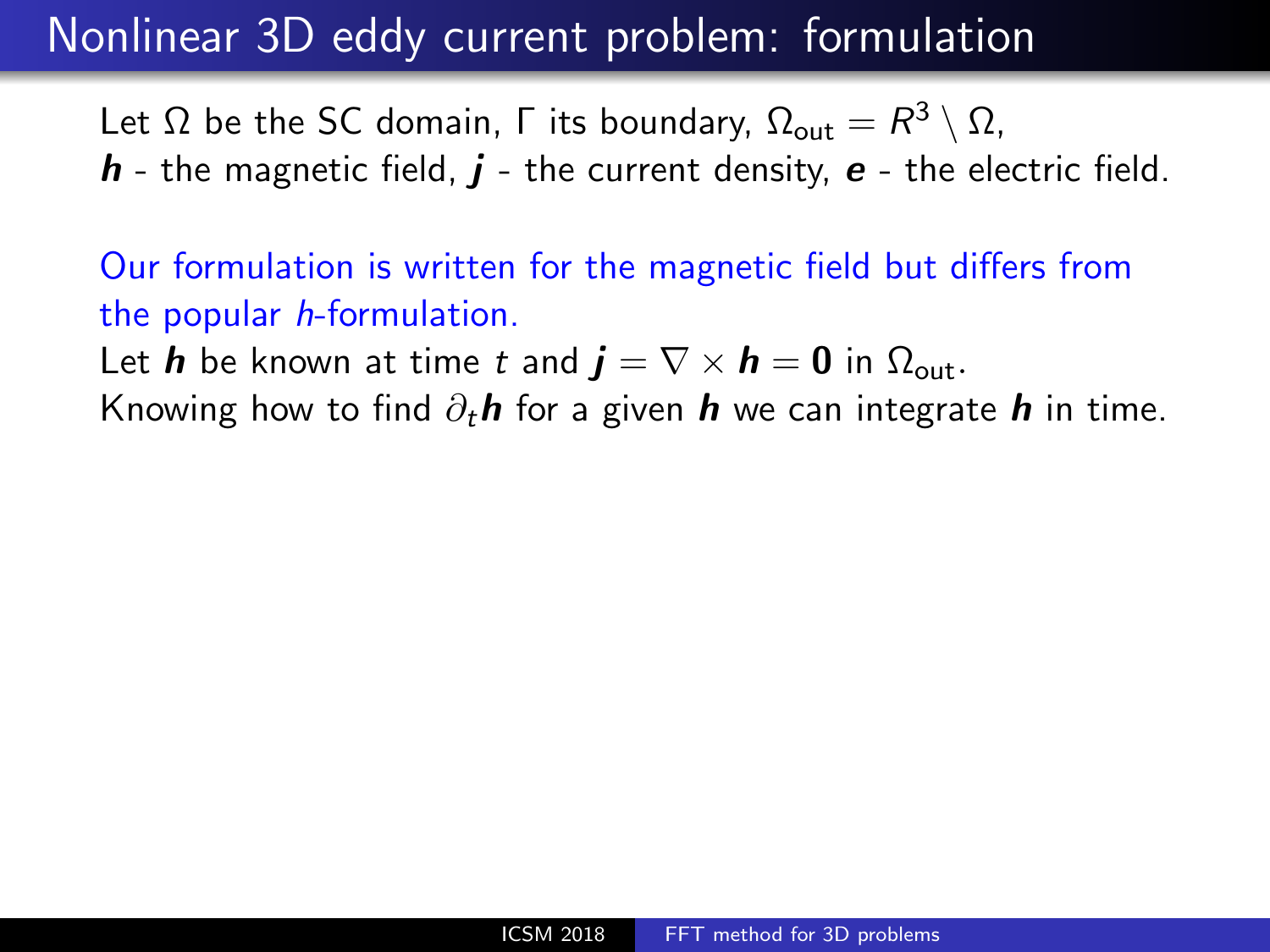#### Nonlinear 3D eddy current problem: formulation

Let  $\Omega$  be the SC domain,  $\Gamma$  its boundary,  $\Omega_{\text{out}} = R^3 \setminus \Omega$ ,  $h$  - the magnetic field,  $j$  - the current density,  $e$  - the electric field.

Our formulation is written for the magnetic field but differs from the popular h-formulation.

Let **h** be known at time t and  $\mathbf{i} = \nabla \times \mathbf{h} = \mathbf{0}$  in  $\Omega_{\text{out}}$ .

Knowing how to find  $\partial_t h$  for a given h we can integrate h in time. An outlook of the numerical method:

Since  $\mathbf{j} = \nabla \times \mathbf{h}$  (Ampere's law) we can find  $\mathbf{e} = \rho(\mathbf{j})\mathbf{j}$  in  $\Omega$ . Although e in  $\Omega_{\text{out}}$  remains unknown, it should be such that

$$
\partial_t \mathbf{h} = -\mu_0^{-1} \nabla \times \mathbf{e}
$$
 (the Faraday law)

yields

$$
\partial_t \mathbf{j} = \nabla \times \partial_t \mathbf{h} = \mathbf{0} \text{ in } \Omega_{\text{out}}.
$$

This condition is used to find the time derivative  $\partial_t \mathbf{h}$  iteratively.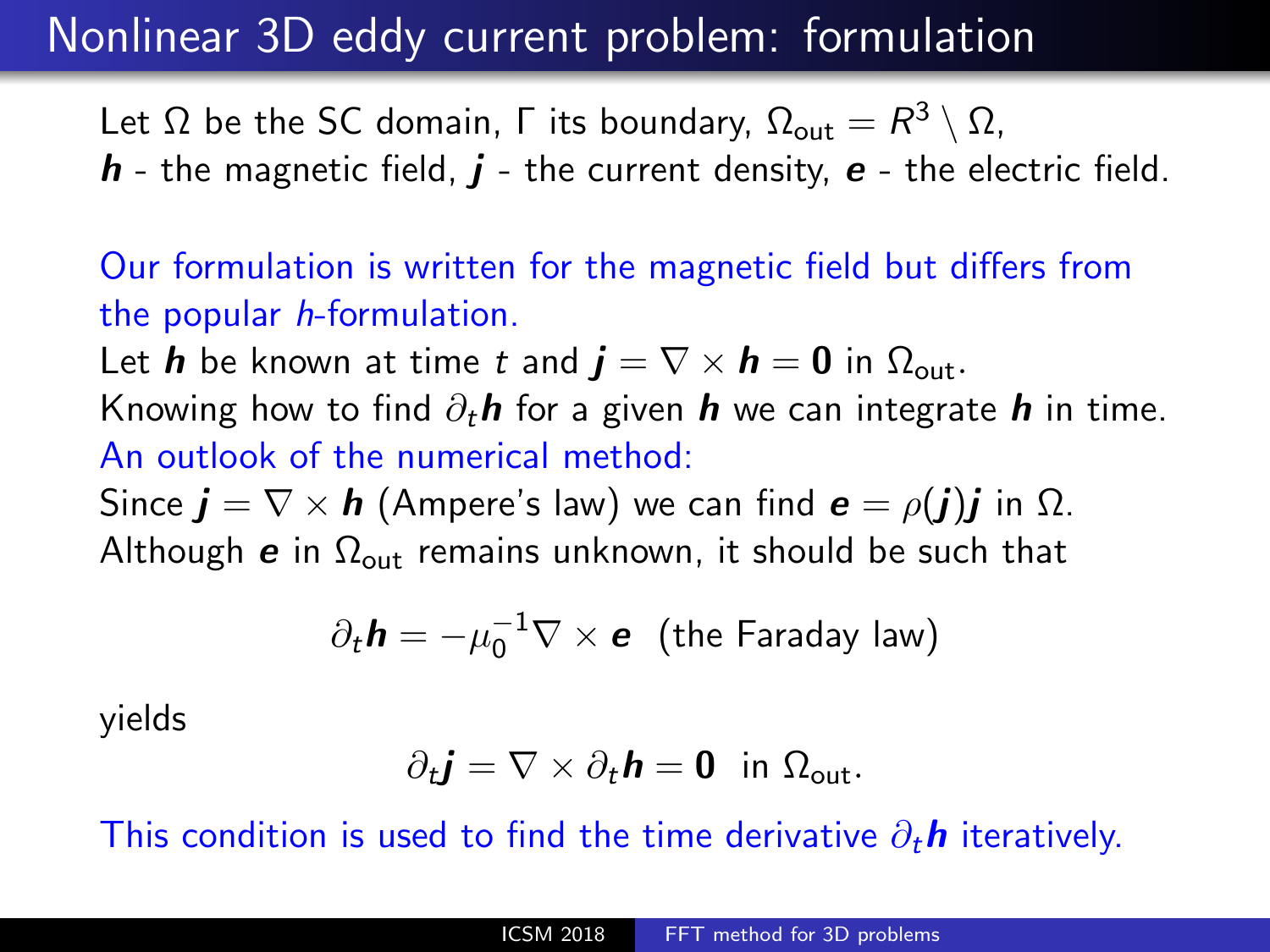## Iterative algorithm

Let **h** at time t be known; then  $\mathbf{i} = \nabla \times \mathbf{h}$ . We set

$$
\bm{e}^0 = \begin{cases} \rho(\bm{j})\bm{j} & \text{ in } \Omega, \\ \rho_{\sf out} \bm{j} & \text{ in } \Omega_{\sf out}, \end{cases}
$$

with a sufficiently high fictitious resistivity  $\rho_{\text{out}}$  and set, as an initial approximation,

$$
\partial_t \mathbf{h}^0 = -\mu_0^{-1} \nabla \times \mathbf{e}^0.
$$

A very high  $\rho_{\text{out}}$  can suppress **j** in  $\Omega_{\text{out}}$  but makes the evolutionary problem for  $\bm{h}$  stiff, which inhibits the integration. Instead, we used a lower value of  $\rho_{\text{out}}$  and enforced the condition

$$
\partial_{t}\bm{j}|_{\Omega_{\text{out}}}=\nabla\times\partial_{t}\bm{h}|_{\Omega_{\text{out}}}=\bm{0}
$$

by iterative updating  $\partial_t h|_{\Omega_{\text{out}}}$ .

The role of  $\rho_{\text{out}}$  - suppressing the stray current in a thin outside boundary layer around Ω.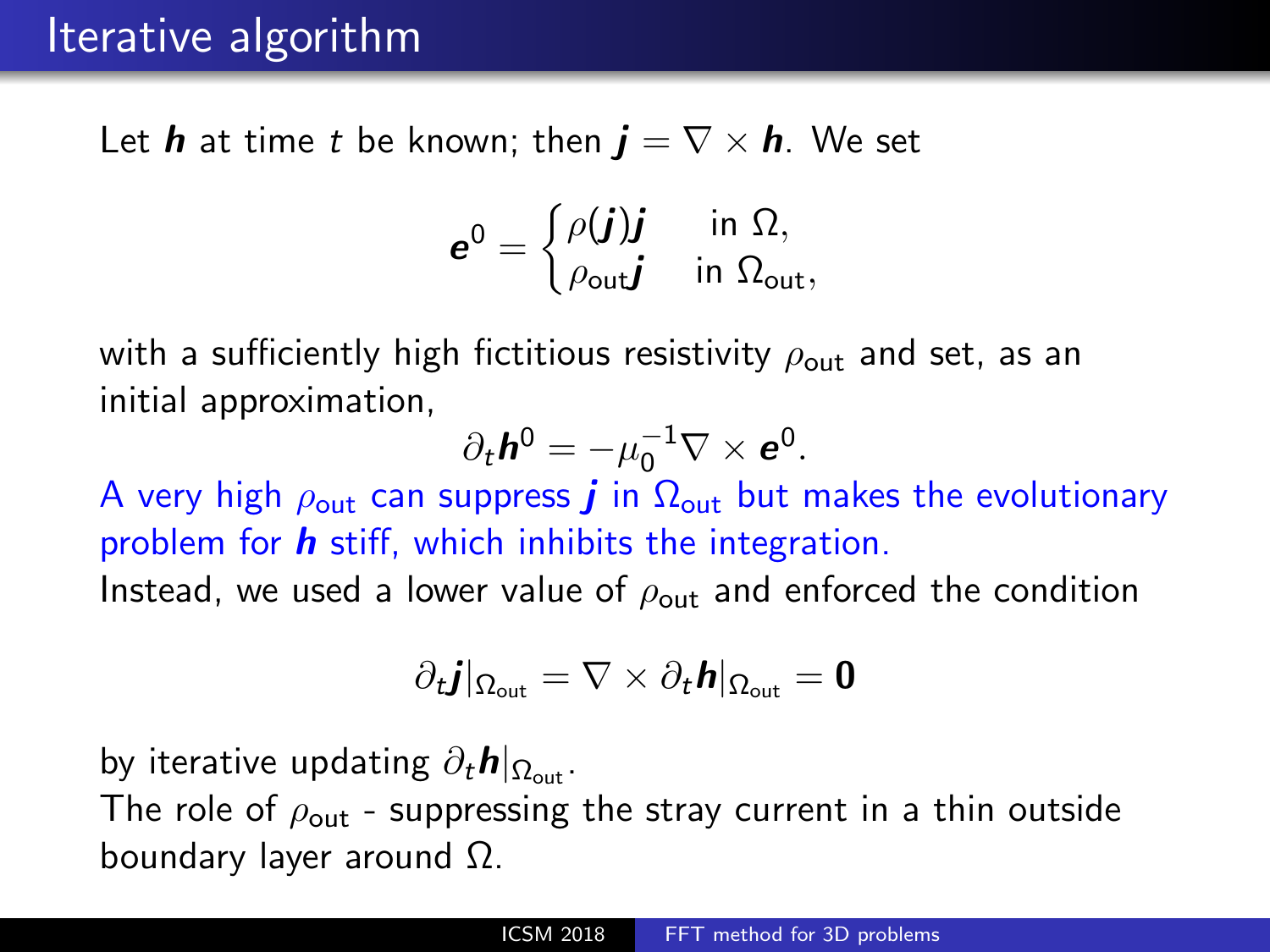## Iterative algorithm: the details

The Biot-Savart law can be written as  $\mathbf{h} = \mathbf{h}_e(t) + \mathbf{\Phi}[\mathbf{j}]$  with

$$
\Phi[\boldsymbol{j}] = \nabla \times \int_{R^3} G(\boldsymbol{r} - \boldsymbol{r}') \boldsymbol{j}(\boldsymbol{r}', t) d\boldsymbol{r}',
$$

where  $G(\bm{r})=(4\pi|\bm{r}|)^{-1}$  is the Green function. Clearly,

$$
\nabla \times \mathbf{h} = \nabla \times \mathbf{\Phi}[\mathbf{j}] = \mathbf{j}.
$$

To find  $\partial_t \mathbf{h}$ , on the *i*-th iteration we set

$$
\partial_t \mathbf{j}_{\text{in}}^{i-1} = \left\{ \begin{array}{ll} \nabla \times \partial_t \mathbf{h}^{i-1} & \text{in } \Omega, \\ \mathbf{0} & \text{in } \Omega_{\text{out}} \end{array} \right.
$$

and use the time derivative of the Biot-Savart law to compute

$$
\partial_t \boldsymbol{h}^i|_{\Omega_{\text{out}}} = d \boldsymbol{h}_e / dt + \boldsymbol{\Phi} [\partial_t \boldsymbol{j}_{\text{in}}^{i-1}]|_{\Omega_{\text{out}}}.
$$

If these iterations converge, which is usually fast, we obtain  $\nabla \times \partial_t \bm{h}|_{\Omega_\mathsf{out}} = \partial_t \bm{j}_{\mathsf{in}}|_{\Omega_\mathsf{out}} = \bm{0}$  as desired.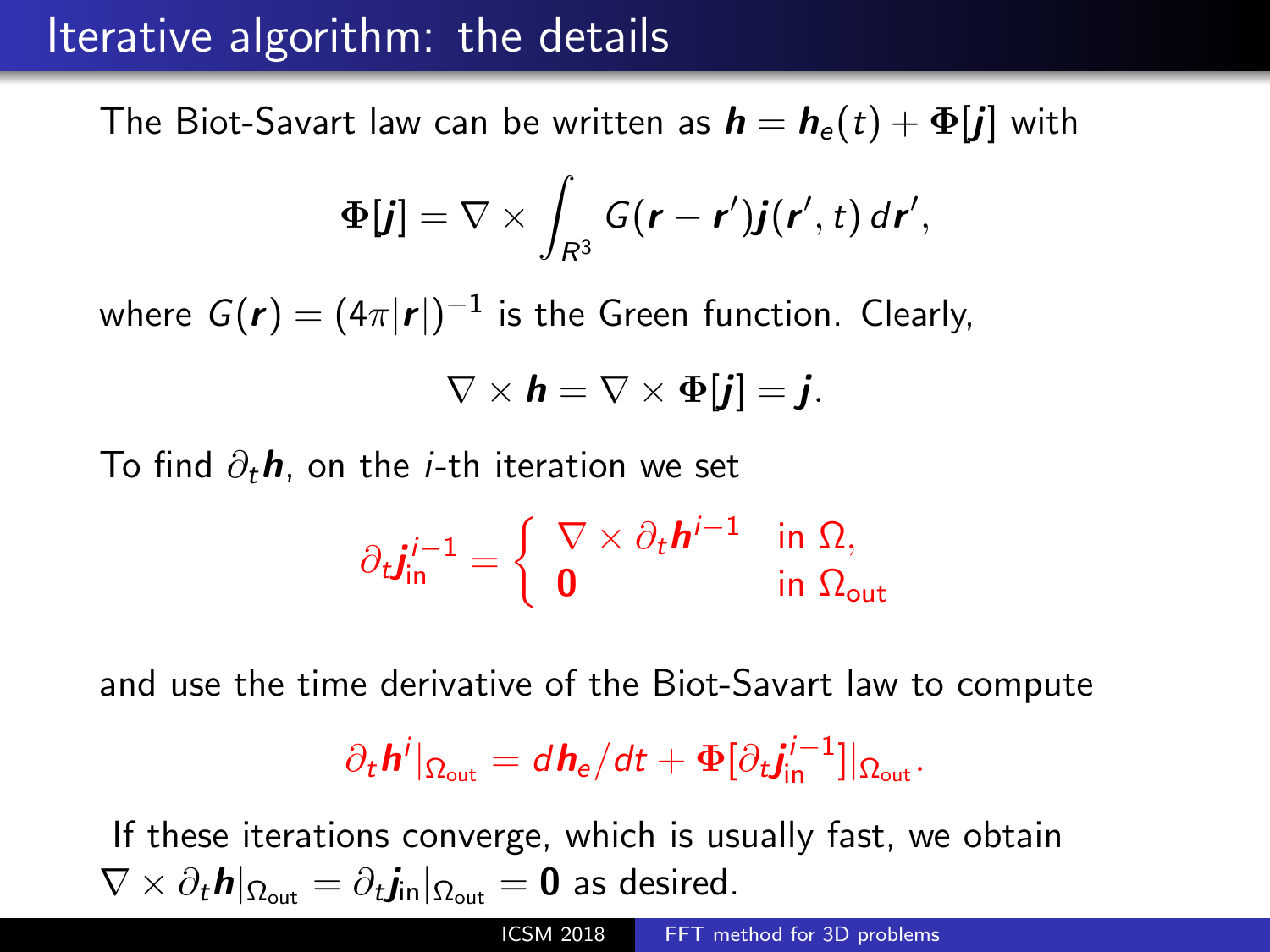#### Fourier transform

The operator

$$
\mathbf{\Phi}[\boldsymbol{j}] = \nabla \times \int_{R^3} G(\boldsymbol{r} - \boldsymbol{r}') \boldsymbol{j}(\boldsymbol{r}', t) d\boldsymbol{r}'
$$

can be expressed by means of convolutions in  $\mathcal{R}^3$  and computed in the Fourier space. Since

$$
F(G) := \int_{R^3} G(r)e^{i\mathbf{k}\cdot\mathbf{r}} d\mathbf{r} = \frac{1}{|\mathbf{k}^2|}
$$

we obtain

$$
\Phi[j] = \begin{pmatrix} j_z * \partial_y G - j_y * \partial_z G \\ j_x * \partial_z G - j_z * \partial_x G \\ j_y * \partial_x G - j_x * \partial_y G \end{pmatrix} = F^{-1} \begin{pmatrix} i \\ |k_z| \overline{R} \begin{bmatrix} k_y F(j_z) - k_z F(j_y) \\ k_z F(j_x) - k_x F(j_z) \\ k_x F(j_y) - k_y F(j_x) \end{bmatrix} \end{pmatrix}
$$

We use this representation of  $\Phi$  for our iterations  $\partial_t \bm{h}^i|_{\Omega_\mathrm{out}} = d \bm{h}_\mathrm{e} / dt + \bm{\Phi} [\partial_t \bm{j}_\mathrm{in}^{i-1}] |_{\Omega_\mathrm{out}}.$ All spatial derivatives can also be computed in the Fourier space.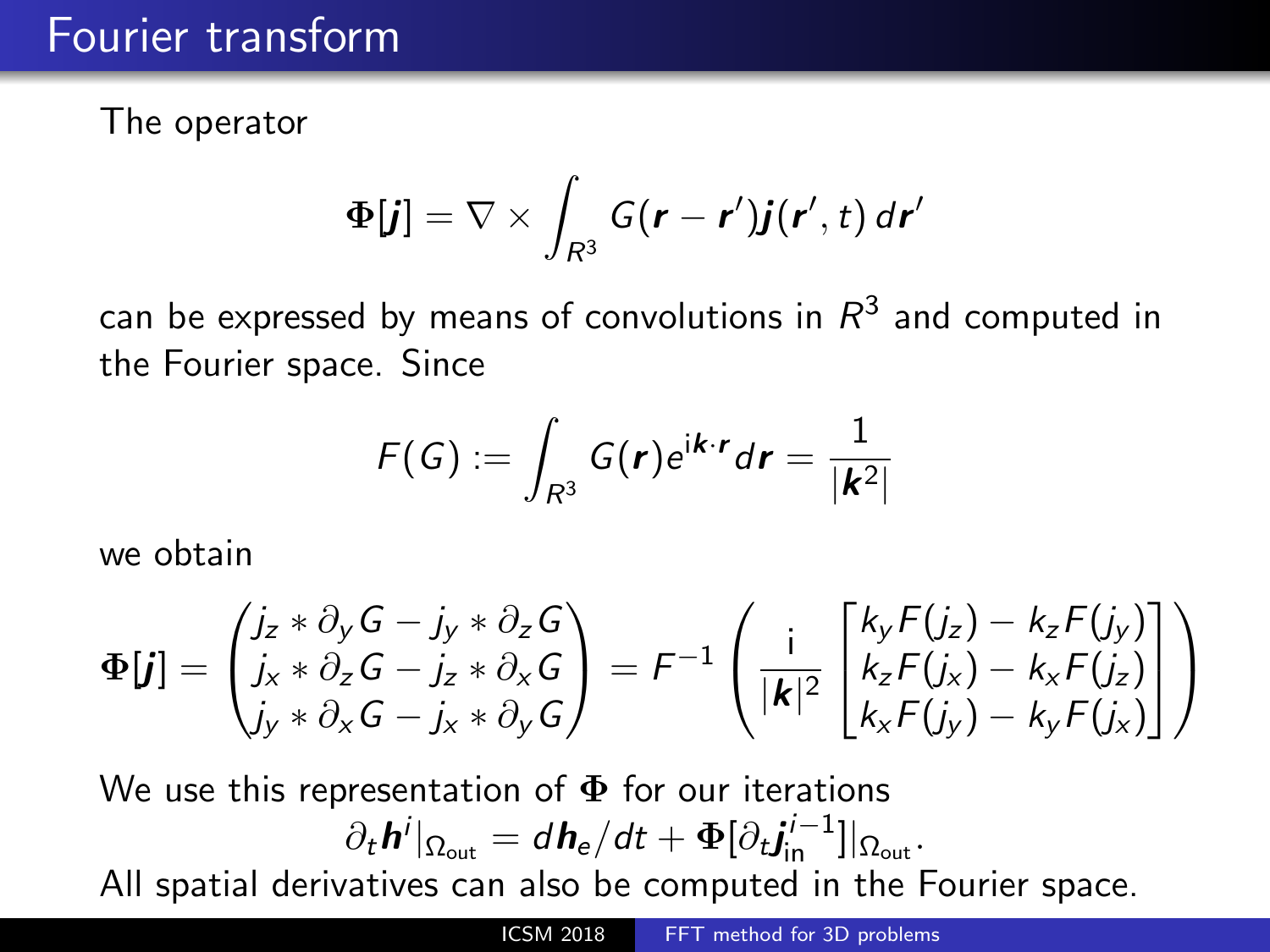To make this algorithm practical, we

- define a uniform  $N_x \times N_y \times N_z$  grid in a rectangular domain containing  $\Omega$  and some empty space around it;
- compute the operator  $\Phi$  and all spatial derivatives in the Fourier space (with Gaussian smoothing for the derivatives);
- replace Fourier transform by its discrete counterpart on this grid and use the standard FFT software;
- employ a standard ODE solver for integration in time (the method of lines).

Implementation of this method is not complicated: our Matlab program is short ( $\approx$  120 command lines + comments).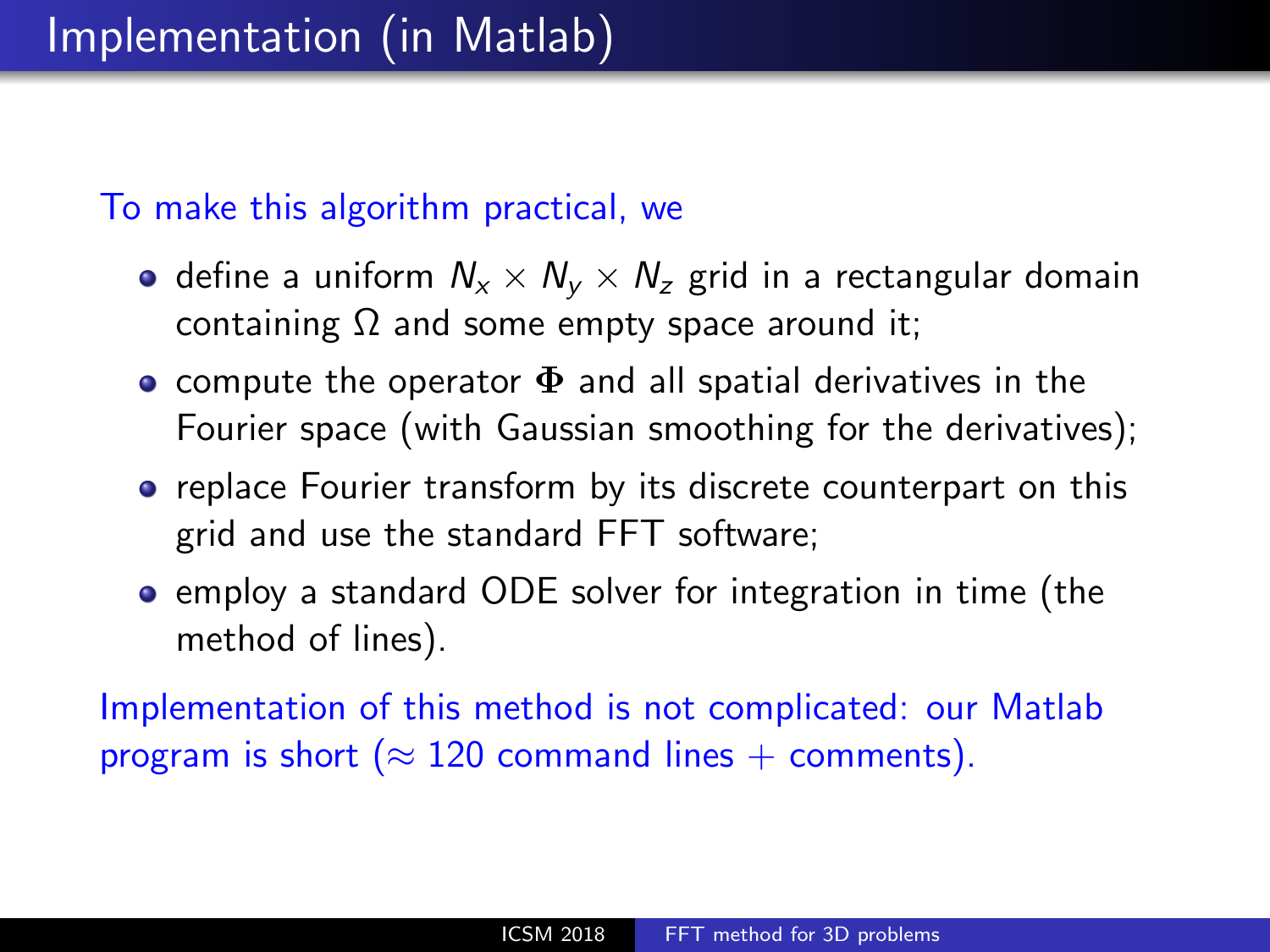# FFT vs FEM; benchmark problem, other examples

Finite element methods for 3D magnetization problems: Pecher et al. 2003; Kashima and Elliot 2007,2008; Zhang and Coombs 2011; Grilli et al. 2013; Stenvall et al. 2014; Pardo and Kapolka 2017, 2018; Kapolka et al. 2017; Olm et al. 2017, ...

Benchmark problem 5 (H.T.S Modeling Workgroup).

Our solution (LP and Sokolovsky, SuST, 2018) is similar to those obtained using two different FEM methods by Kapolka, Pardo, Zermeno, Grilli, Morandi and Ribani (2016). The FFT method is simpler; our preliminary comparison suggests the efficiency may be comparable.

Two new examples: magnetic shield and magnetic lens. Scaling:

$$
(x', y', z') = \frac{(x, y, z)}{l}, \quad t' = \frac{t}{t_0}, \quad e' = \frac{e}{e_0}, \quad j' = \frac{j}{j_c}, \quad h' = \frac{h}{j_c},
$$

where  $l$  is the characteristic size and  $t_0=\mu_0 j_\text{c} l^2/\text{e}_0;~n=30.$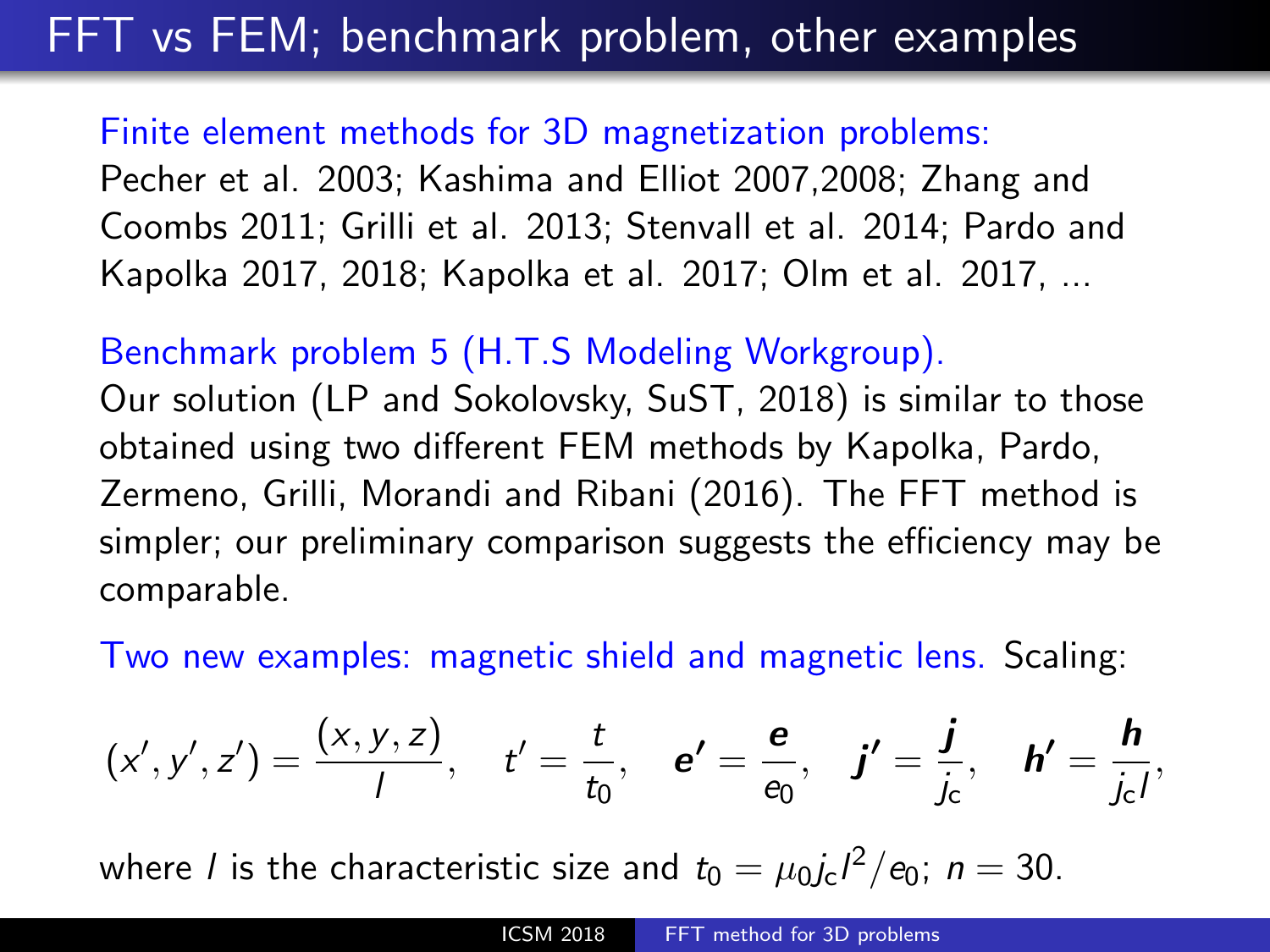## Example 1: Magnetic shield

Hollow sc cylinder closed from one end: Gozzelino et al. (2016).

- $\bullet$   $\mathbf{h}_{\mathsf{e}}$  first grows along the cylinder axis, then perpendicular to it;
- $\bullet$   $\bullet$  first grows perpendicularly to the axis, then along the axis.



Gray: SC cylinder, black: shielded area. Scaled dimensionless units.

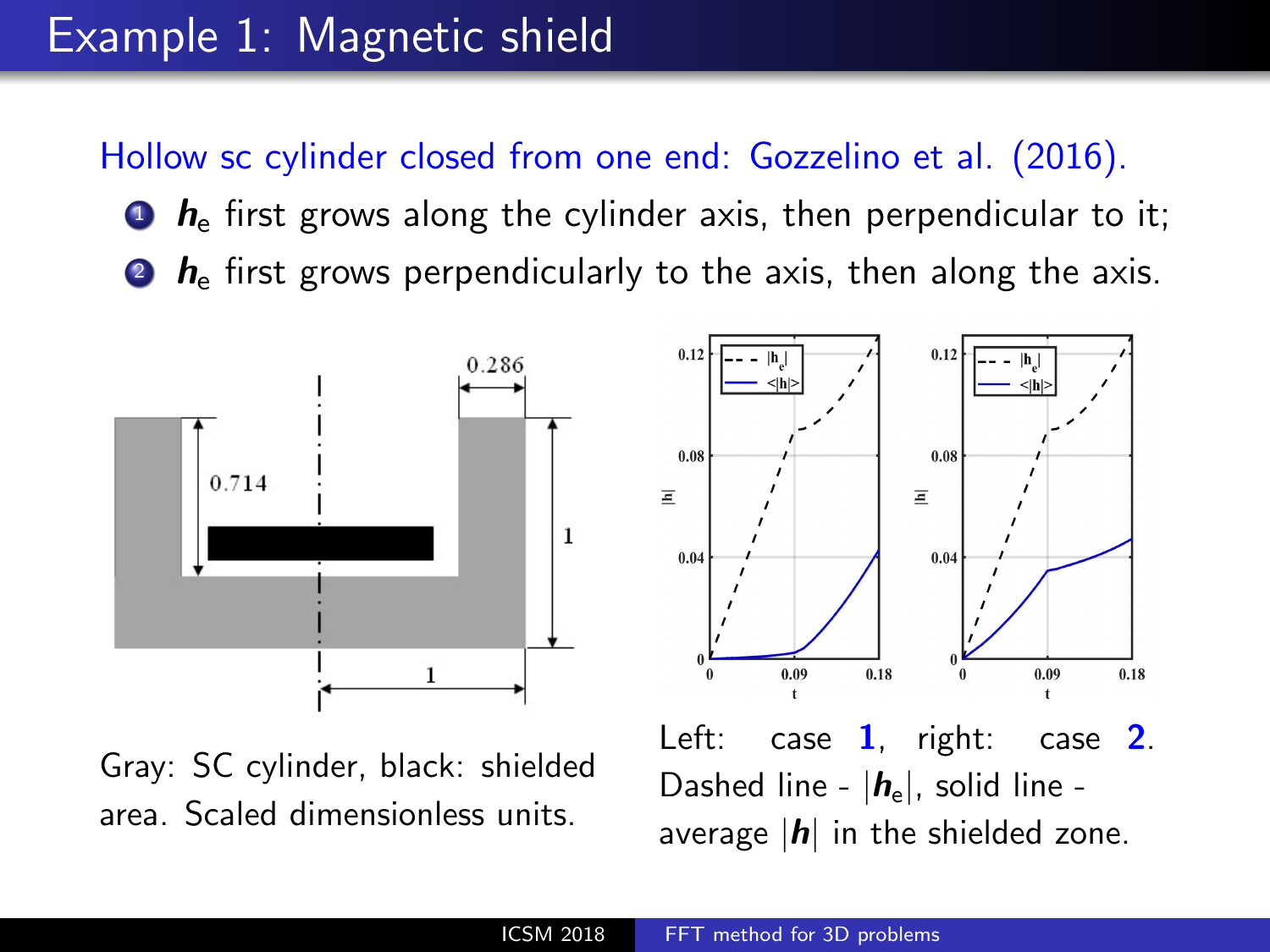## Example 1: Magnetic shield, case 1

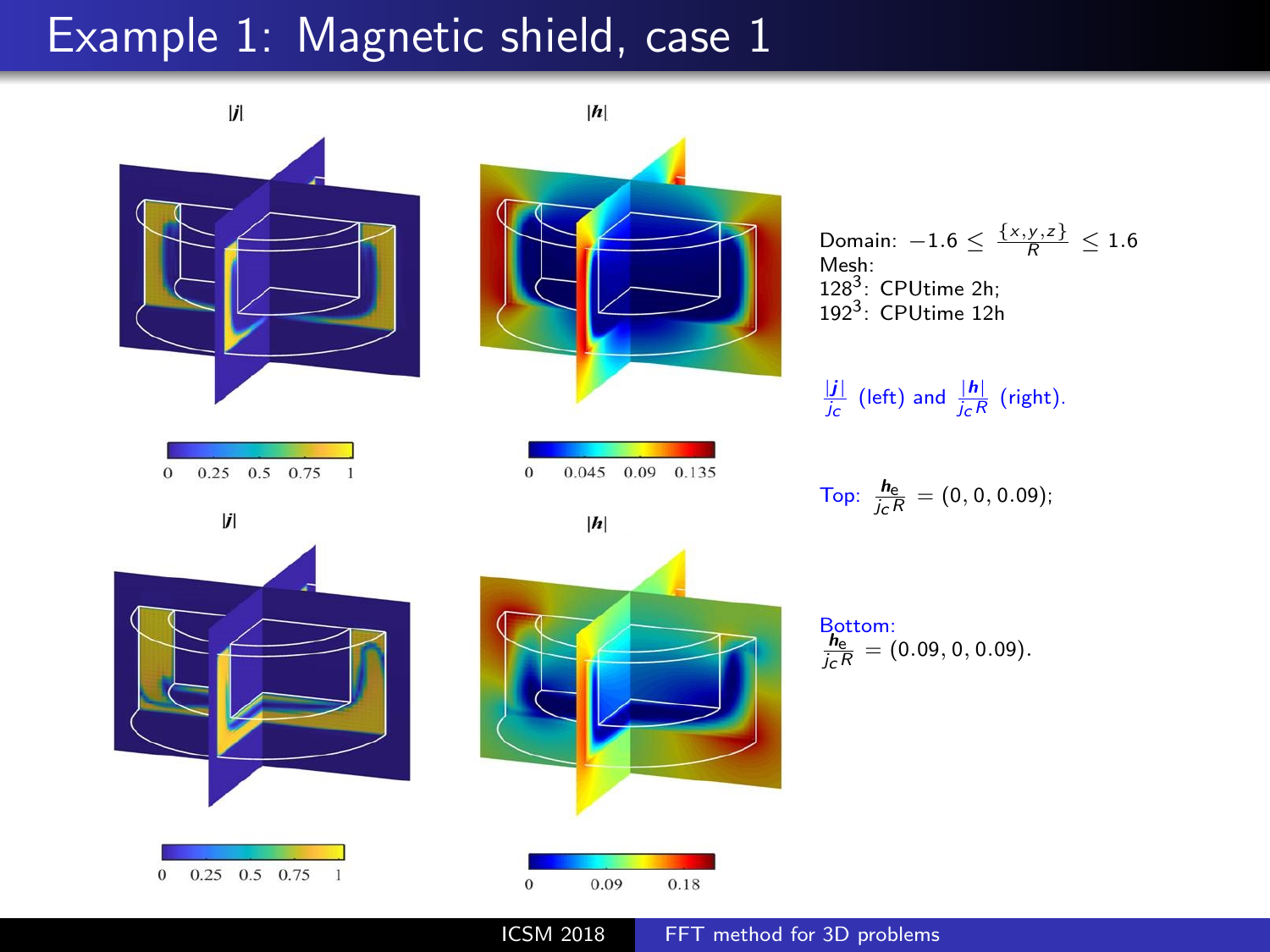# Example 2: Magnetic lens

SC cylinder with a coaxial biconical hole and a narrow slit to prevent shielding circumference current: ZY Zhang et al. (2012).



Gray: superconductor, black: lens central area. Dimensionless units.

Dashed line -  $|h_e|$ , blue -  $\langle |h| \rangle$ in the central area, red - measured.

 $0.15$ 

 $0.2$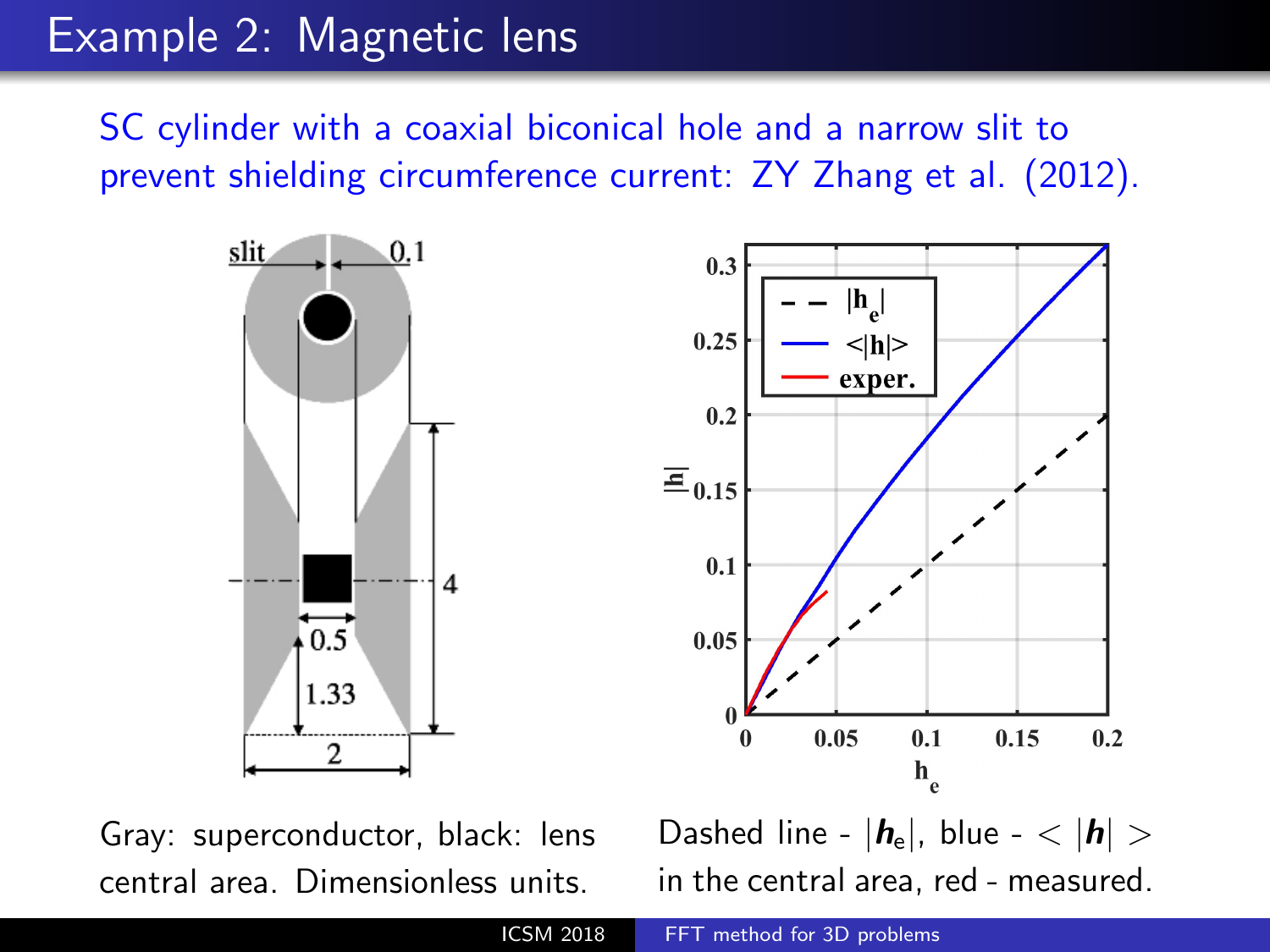# Example 2: Magnetic lens

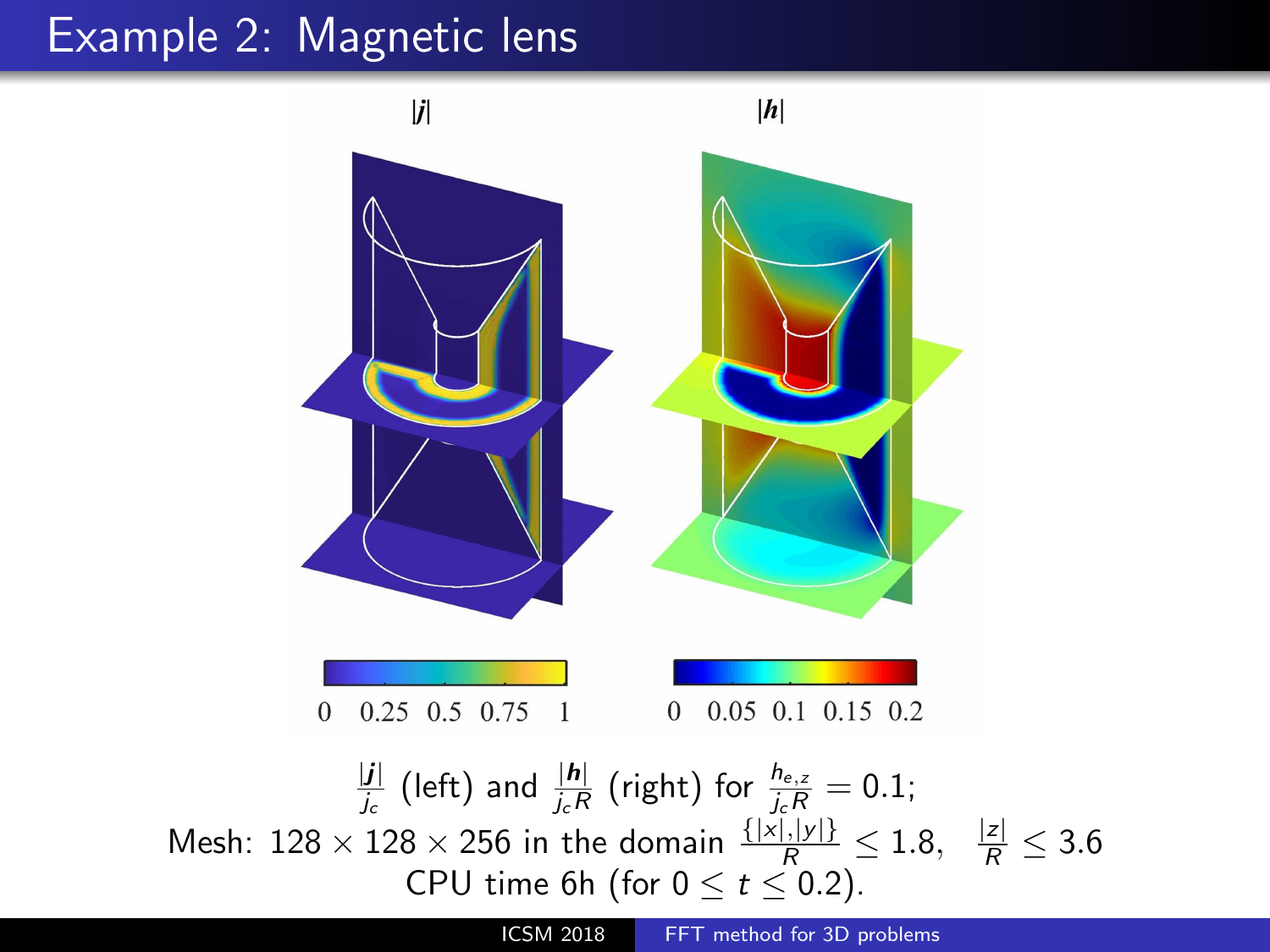# Conclusion

- A new FFT-based method for 3D magnetization problems has been derived, tested, and applied to two realistic problems;
- The main advantages are:
	- simplicity: much easier to implement than the FE methods, although further comparison is desirable;
	- **e** generality: applicable also to multiply connected SC domains, the power law can be replaced by another  $e(i, h)$  relation;
- The method can be efficient; its (further) parallelization is one of the improvements we are going to explore.
- Extending the FFT method to 3D modeling of SC/FM hybrid systems is a direction of our future research.